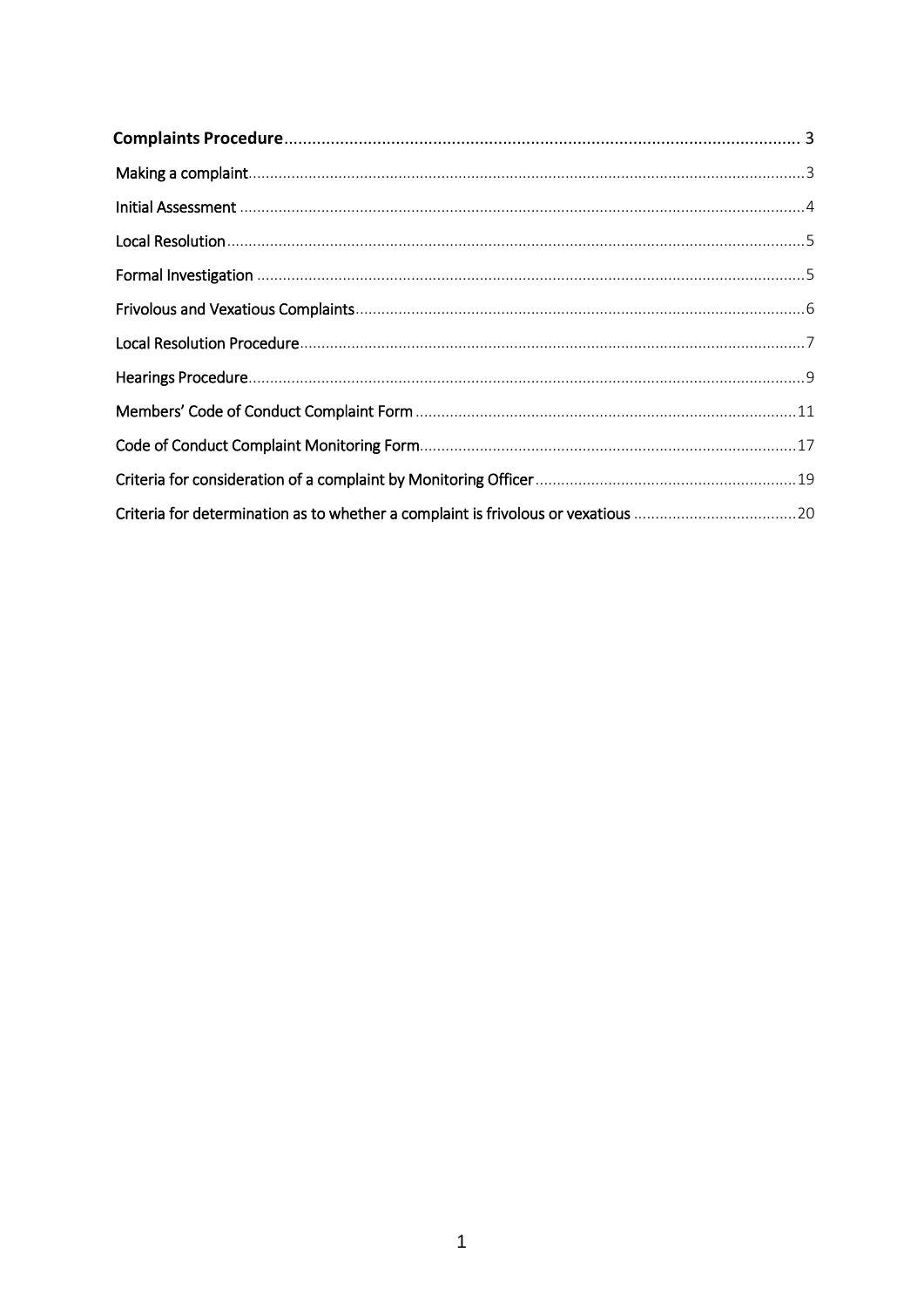# <span id="page-2-0"></span>Complaints Procedure

- 1.1 The Localism Act provides that, where there are complaints of misconduct, the Authority must have in place arrangements under which allegations can be investigated and arrangements under which decisions on allegations can be made. The following procedure applies to complaints made against a Member by another Member, or by officers or any other person.
- 1.2 In relation to officers, a complaint should be after consultation with their Director and may be made in relation to a breach of the Protocol on Member and Officer Relations.

# Making a complaint

<span id="page-2-1"></span>1.3 The complaint should be made to the Monitoring Officer in writing or by email. The address is:

Monitoring Officer, Broads Authority, Yare House, 62-64 Thorpe Road, Norwich NR1 1RY E-mail address: [monitoring.officer@broads-authority.gov.uk](mailto:monitoring.officer@broads-authority.gov.uk)

- 1.4 A copy of the complaint form, which should be used for all complaints, is attached at Appendix 1. This form should also be used for making a complaint under the Local Resolution Procedure. Completion of a Complaint Monitoring Form at Appendix 1a is also requested, but is not compulsory. Complaints should be made within 3 calendar months of the matter complained of, unless the complainant can provide a good reason for not having done so.
- 1.5 In order to make a complaint, a Member will need to have reasonable belief that there has been a breach of the Code. In order to have a reasonable belief that a breach has occurred, there will need to be direct evidence which supports the complaint. Members should consult the Monitoring Officer for advice if they are in doubt. Where the breach is a very minor or technical one, or where there is no clear evidence that a breach occurred, the Monitoring Officer may advise Member of the likely threshold and suggest that the matter might be more appropriately dealt with through the Authority's Local Resolution Process.
- 1.6 Once received a complaint will be acknowledged by the Monitoring Officer within five working days.

#### **Confidentiality**

1.7 As a matter of fairness and natural justice the subject Member should usually be told who has complained about them and received details of the complaint. However, in exceptional circumstances, the Monitoring Officer may withhold the complainant's identity if on request they are satisfied that the complainant has reasonable grounds for believing that they or any witness relevant to the complaint may be at risk of physical harm, or his or her employment may be jeopardised if their identity is disclosed, or where there are medical risks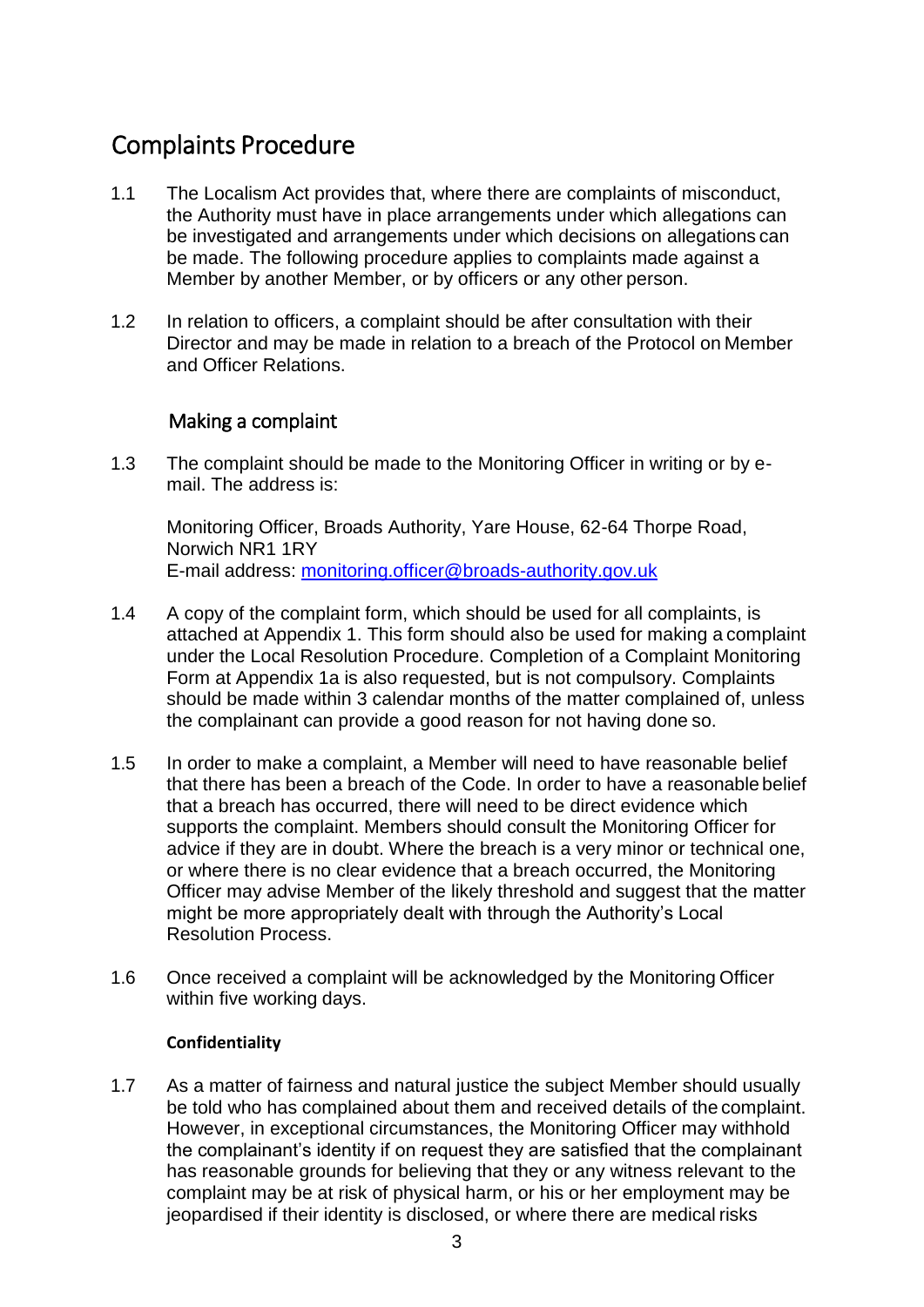(supported by medical evidence) associated with the complainant's identity being disclosed.

- 1.8 If a request for confidentiality is refused, the Monitoring Officer will explain the reason and give the complainant the option to withdraw the complaint, rather than proceed with his or her identity being disclosed.
- 1.9 The complaint will be acknowledged and the subject Member will be informed that a complaint has been made about him or her. Such notification will state that the complaint has been made; the name of the complainant (unless the complainant has requested confidentiality and this is being upheld, brief details of the complaint and the paragraphs of the Code which may have been breached. In very limited situations, the subject of the complaint may not be notified, in which case the Monitoring Officer will record his reason. Such situations may be where it is not reasonably possible to identify who the subject of the complaint might be.
- 1.10 Where specific details of complaints are passed to the local press and media, or posted on social media, this may prejudice an investigation and may also be a breach of the Code. Well-founded breaches of the Code should be reported to the Monitoring Officer and Members making allegations should not generate publicity in advance of the outcome of the complaint.

#### Initial Assessment

<span id="page-3-0"></span>1.11 In determining whether to investigate a complaint, the Monitoring Officer will adopt a three-stage process, all in consultation with an Independent Person. At each stage the Monitoring Officer may request further clarification or documentation from the complainant, without this forming part of any investigation.

Stage 1 – The Monitoring Officer will decide whether the complaint is within the Authority's jurisdiction or "capacity", which will include consideration of the paragraphs of the Code to which the complaint might relate. If there is no jurisdiction then the complainant will be informed that the complaint will not be considered further.

Stage 2 - The Monitoring Officer will decide whether there is direct evidence that a breach took place. The level of proof will be on the balance of probabilities, that is to say, whether it is more likely than not. If there is no direct evidence, or if the complaint is considered to be vexatious (see paragraphs 1.20 and 1.21 below), or the matters complained of took place more than 3 months ago and there is no satisfactory explanation for the delay provided, then the complaint will be dismissed.

Stage 3 – The Monitoring Officer will decide whether the complaint is suitable to be dealt with within the Local Resolution Procedure, or whether it should be the subject of a full investigation. The criteria which will be used for this analysis are set out in Appendix 2.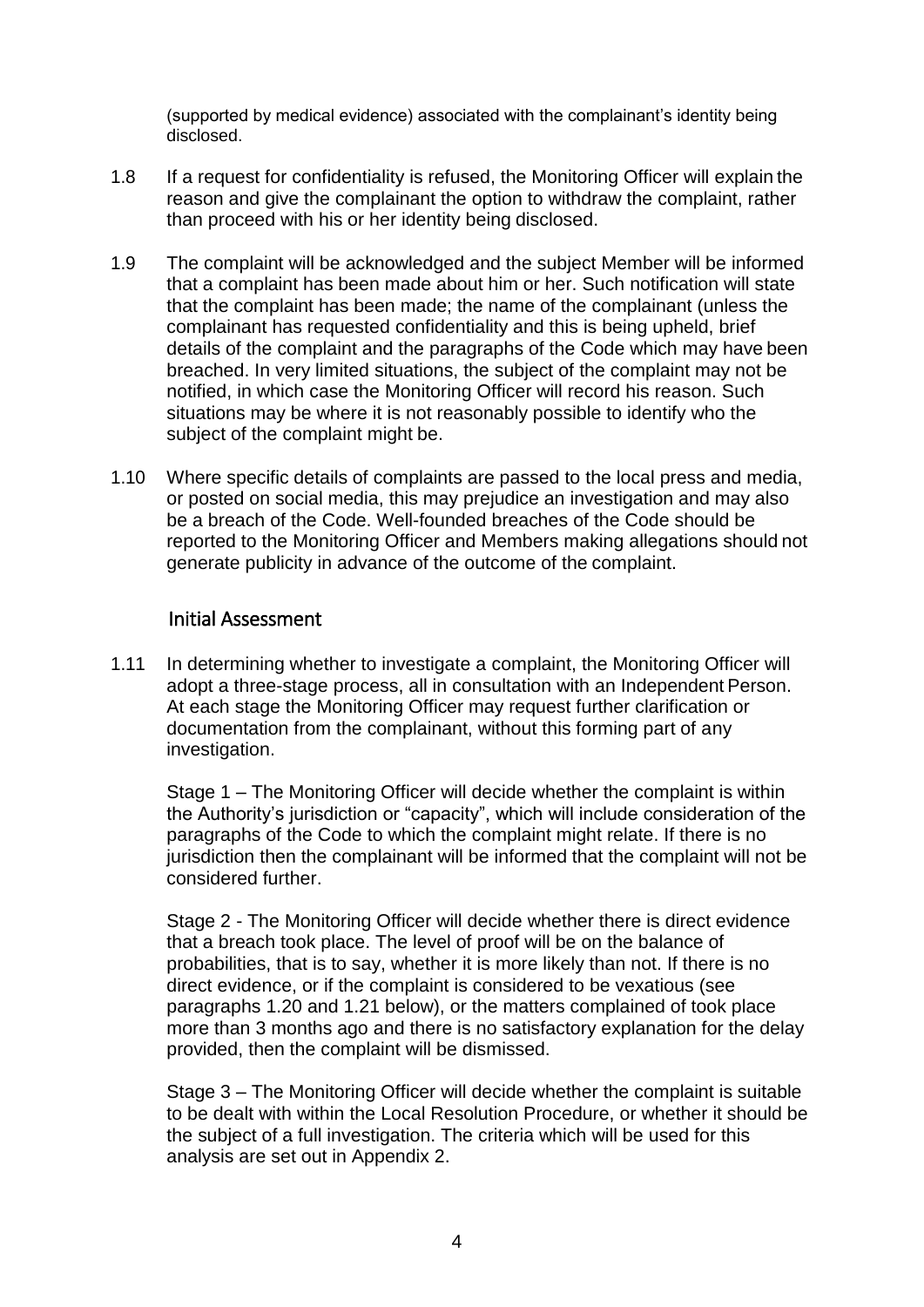# Local Resolution

- <span id="page-4-0"></span>1.12 The Local Resolution Procedure is a process for low-level complaints including those made by one Member against another.
- 1.13 If the Monitoring Officer, in consultation with the Independent Person, decides to refer the matter to local resolution, then the complainant will be informed within 5 working days and the Local Resolution Procedure shall then apply (see page 7 below).
- 1.14 The criteria for referring the matter to the Local Resolution Procedure will include the following:
	- Complaints that one member has failed to show respect and consideration for others
	- Complaints that one Member has made vexatious, malicious or frivolous complaints towards another.
	- Other low-level complaints which in the opinion of the Monitoring Officer, following consultation with an Independent Person, are suitable for informal resolution.

# Formal Investigation

- <span id="page-4-1"></span>1.15 If the matter is to be fully investigated, as opposed to being dismissed or referred to the Local Resolution procedure, the Monitoring Officer will appoint an Investigating Officer who will prepare an initial report and recommendation. An Investigating Officer may be an officer or solicitor of another authority or a person independent of local government. When appointing the Investigating Officer, the Monitoring Officer will write to the relevant parties informing them that the matter is to be fully investigated and informing them who will be responsible for conducting the investigation. The Monitoring Officer should give an indication as to likely timescale for the completion of the investigation, which should be within 28 days. Referring a matter for investigation does not mean that there have been any findings of fact. It simply means that the alleged conduct, if proved, may amount to a failure to comply with the Code and that some action should be taken in response to the complaint.
- 1.16 A draft report will be sent by the Investigating Officer to the parties for them to comment on prior to the Monitoring Officer receiving the final version.
- 1.17 The Monitoring Officer will consider the recommendation of the Investigating Officer's report. If the recommendation is that there has been no breach of the Code, the Monitoring Officer will consult the Independent Person. If, having taken into account the views of the Independent Person, the Monitoring Officer approves the recommendation of the report then the Monitoring Officer will write to the complainant and the Member concerned to inform them that there will be no further action. This will normally be undertaken within 10 working days of the receipt of the report. The Monitoring Officer will give reasons for the decision. There is no appeal or review of that decision by the Authority or any other person.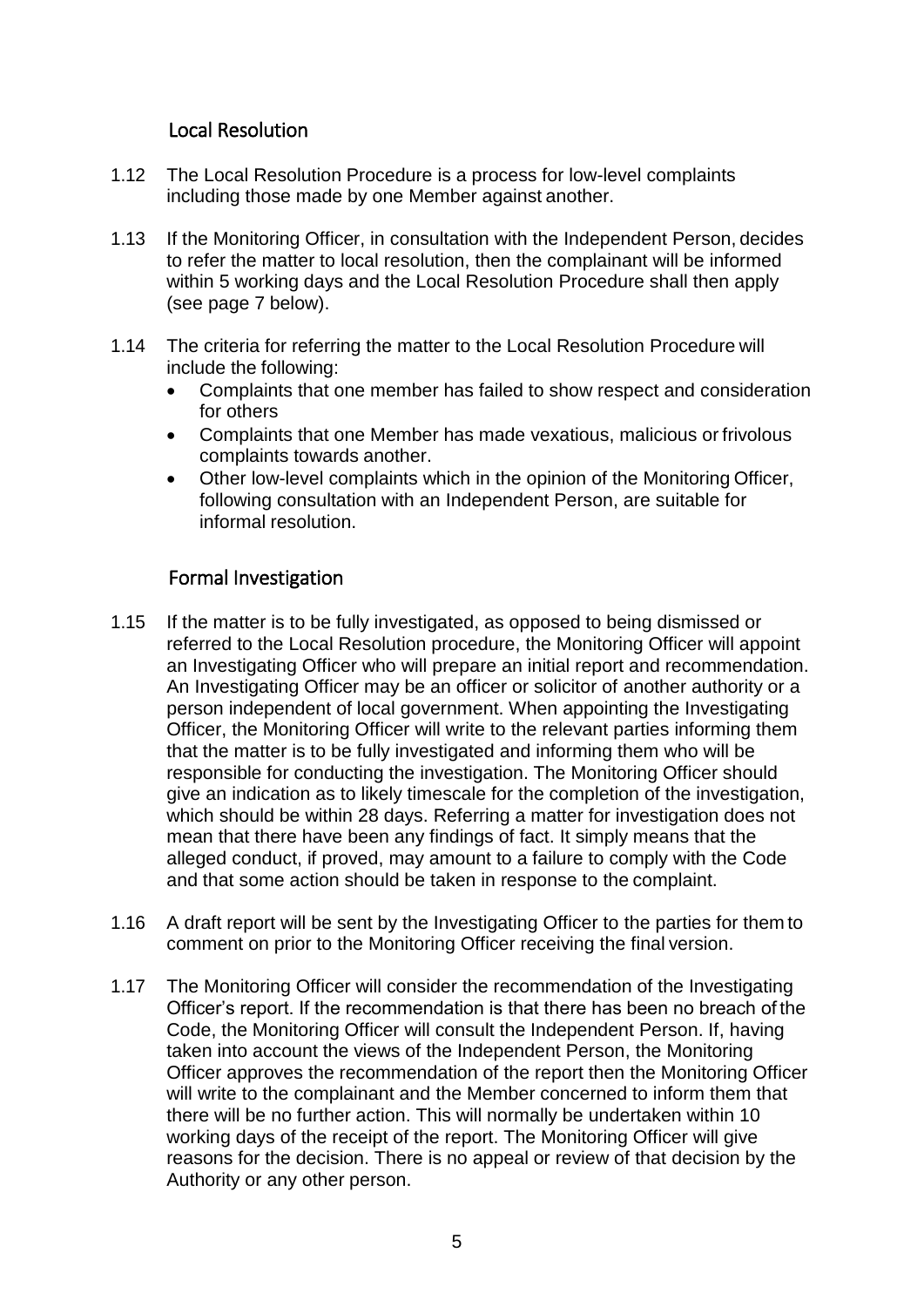- 1.18 If the investigation concludes that there is evidence of a breach of the Code then the Monitoring Officer will consult the Independent Person and decide either to:
	- (a) resolve the matter without the need for a hearing. That may include the application of those sanctions limited to those set out in paragraph 1.40 below. The Monitoring Officer will write to the complainant and the member concerned to inform them of the decision. The Monitoring Officer will give reasons for the decision. There is no appeal or review of that decision by the Authority or any other person; or
	- (b) convene a meeting of the Authority's Hearings Committee, to hear the matter.
- 1.19 In exceptional circumstances it may be considered by the Monitoring Officer and Independent Person that the Chair of the Authority should be invited to consider whether the member should be asked to withdraw from Authority duties pending the outcome of the Hearings Committee. There will need to be reasonable grounds for the belief that such as step is in the interests of the subject Member or the Authority.

# Frivolous and Vexatious Complaints

- <span id="page-5-0"></span>1.20 Complaints made against other Members or officers or people working on behalf of the Authority must be based upon fact and not motivated bymalice or by political rivalry. Members should avoid making complaints which have little or no substance or where the evidence of any breach is weak or nonexistent. Such complaints may be dismissed at the initial assessment stage. In the case of doubt as to whether a threshold has been met, advice should be sought from the Monitoring Officer. The making of frivolous or vexatious complaints may be conduct which will be considered a breach of the Code and dealt with under the Local Resolution Procedure.
- 1.21 Guidance on what circumstances may lead to a determination that a complaint is frivolous or vexatious are set out in Appendix 3. 3.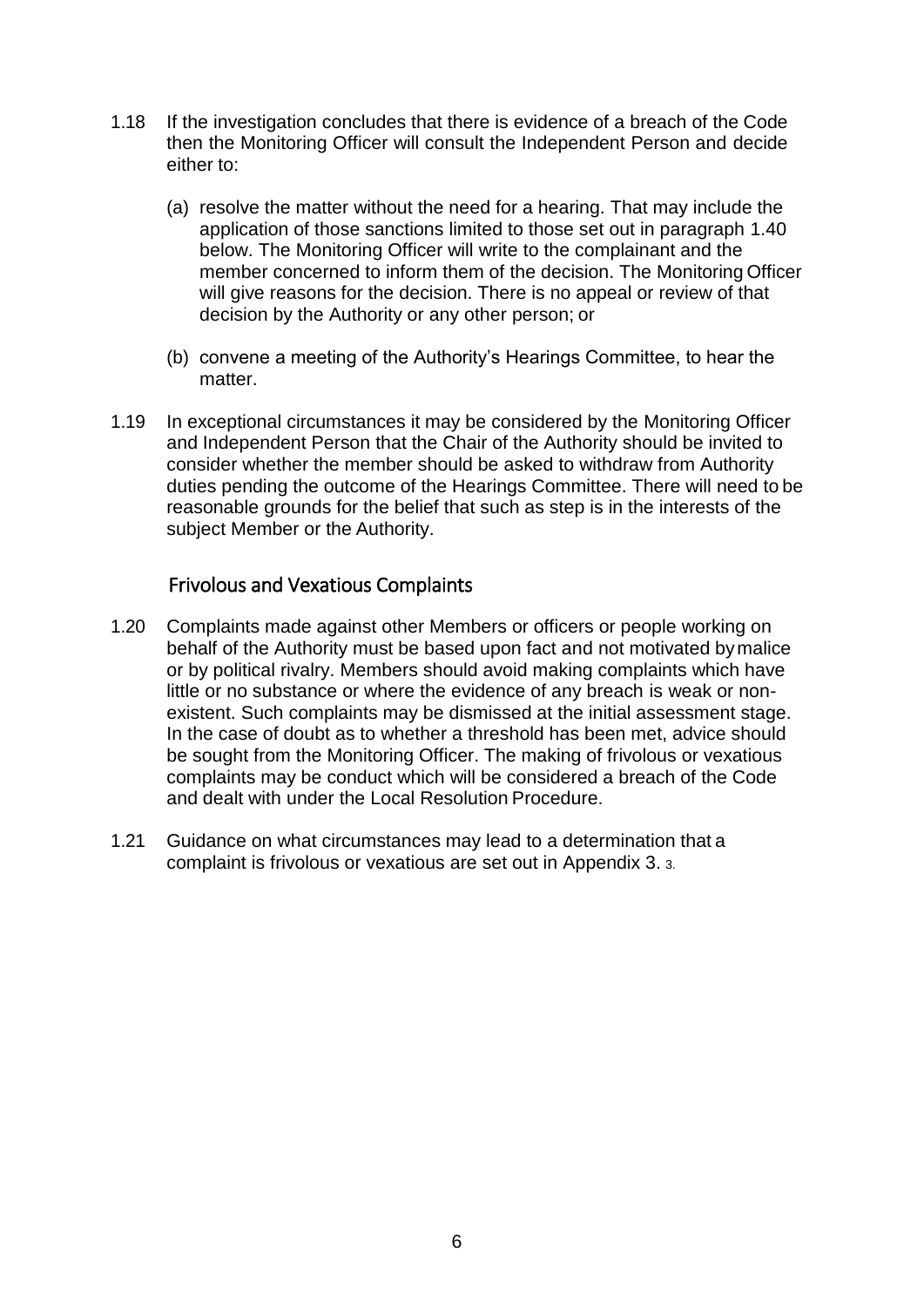# <span id="page-6-0"></span>Local Resolution Procedure

- 1.22 The Authority has adopted this Local Resolution Procedure in order to promote and maintain high standards of conduct amongst members. It is intended to assist in the swift resolution of issues, so as to avoid the unnecessary escalation of the situation which may damage personal relationships within the Authority and the Authority's reputation. This procedure is also intended to resolve matters on an informal basis, where this is appropriate.
- 1.23 For informal resolution of a problem involving a member identified or reported to the Chair, Chief Executive or Monitoring Officer (where a formal complaint has not been made) the request will be passed on to the Chair and Vice-Chair (in the event they are not the original recipient). Confidential meetings will then be arranged between relevant parties with the Chair and Vice-Chair to engage in the process and seek a resolution to the issues raised. Any meetings may take place at the Authority's offices or other locations as is convenient. The process will be confidential and without prejudice to the parties involved to bring a formal complaint if the matter is not resolved. In the event that the matter is not resolved the content of the discussions shall not be referred to in any subsequent complaint. There is no power for any matter referred under the informal process to be subject to any sanction under the Code of Conduct. 3.
- 1.24 Complaints may be dealt with under this procedure as follows. Anyone who wishes to submit an allegation under this procedure should send the complaint (in the case of an officer following consultation with their Director) to the Monitoring Officer. Additionally, the Monitoring Officer may have referred a complaint to this procedure following consultation with an Independent Person. Following receipt of the complaint, or referral, the Monitoring Officer will act as follows:

Stage 1

- 1.25 The Monitoring Officer will undertake a brief preliminary investigation to establish the facts and the areas of dispute. Possible resolutions will be canvassed with the complainant and then the Member about whom the complaint has been made.
- 1.26 Then Monitoring Officer will also consider, following this, whether another course of action or more formal investigation, is more appropriate.

Stage 2

1.27 A mediation meeting will be held between the person making the complaint, the Member against whom the complaint is made, the Monitoring Officer and (if considered appropriate) other persons invited by the Monitoring Officer. Such persons may include an Independent Person, the Chief Executive, Chair of the Authority, or in the case of a complaint being made by an officer, a companion or Director. The meeting may commence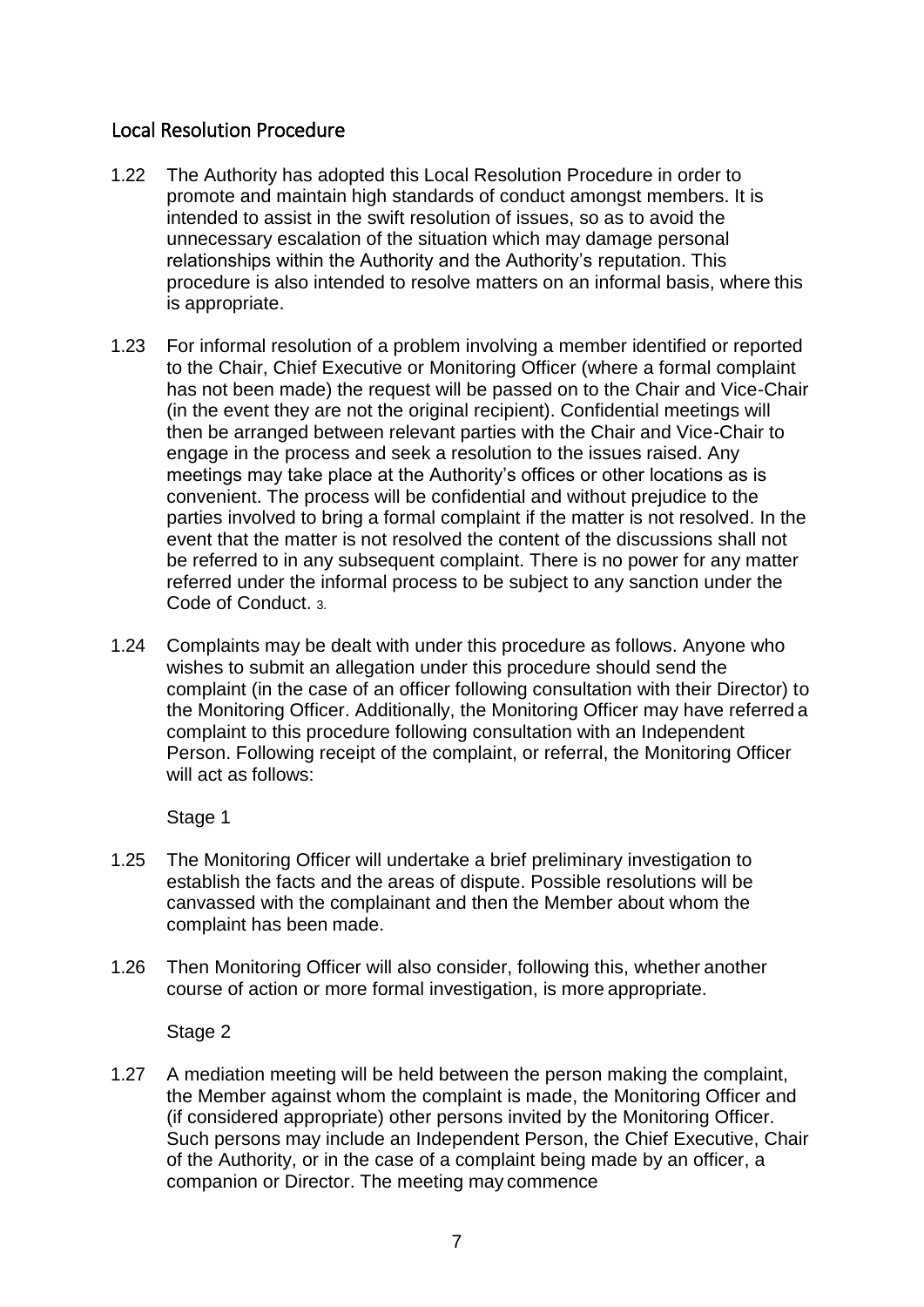with the parties in separate rooms and the Monitoring Officer acting as a mediator. The purpose of the meeting will be to try and resolve the matter without it going further.

Stage 3

- 1.28 If the matter is not resolved at stage two and the complainant wishes to proceed with it, the matter will be referred to a local resolution hearing before the Hearings Committee (see para 1.32 below in relation to the constitution of the Hearings Committee). The person making the complaint will be asked to submit a statement in writing within 14 days and the member complained against will respond within 14 days. Either party may submit a statement from a witness.
- 1.29 Within 28 days of the written evidence a hearing will be set before the Hearings Committee. Any party may have at their own expense a companion or representative, provided that in the case of representation the Monitoring Officer and other party have been given 21 days' notice to this effect. Evidence will be limited to the contents of the statements. If any party does not attend, the hearing will proceed in their absence. The Monitoring officer will be available to advise the committee. After hearing oral evidence, the Hearings Committee will come to a conclusion on the allegation, which will be notified to the parties.
- 1.30 The possible outcomes to a hearing under the Local Resolution Procedure are:
	- A finding that the matter does not warrant any further action to be taken
	- A recommendation to the Monitoring Officer that there be a change to procedures or that more formal investigation action be taken
	- A finding that the complaint be recorded by the Monitoring Officer as vexatious
	- A finding that the complaint is upheld, but no further action is required
	- A finding that the complaint is upheld and that the Member should be censured
- 1.31 Unless the complaint has been upheld, publicity will not be given to the names of the parties. The hearing before the Hearings Committee will be confidential.

<sup>3.</sup> Paragraph inserted 12.07.18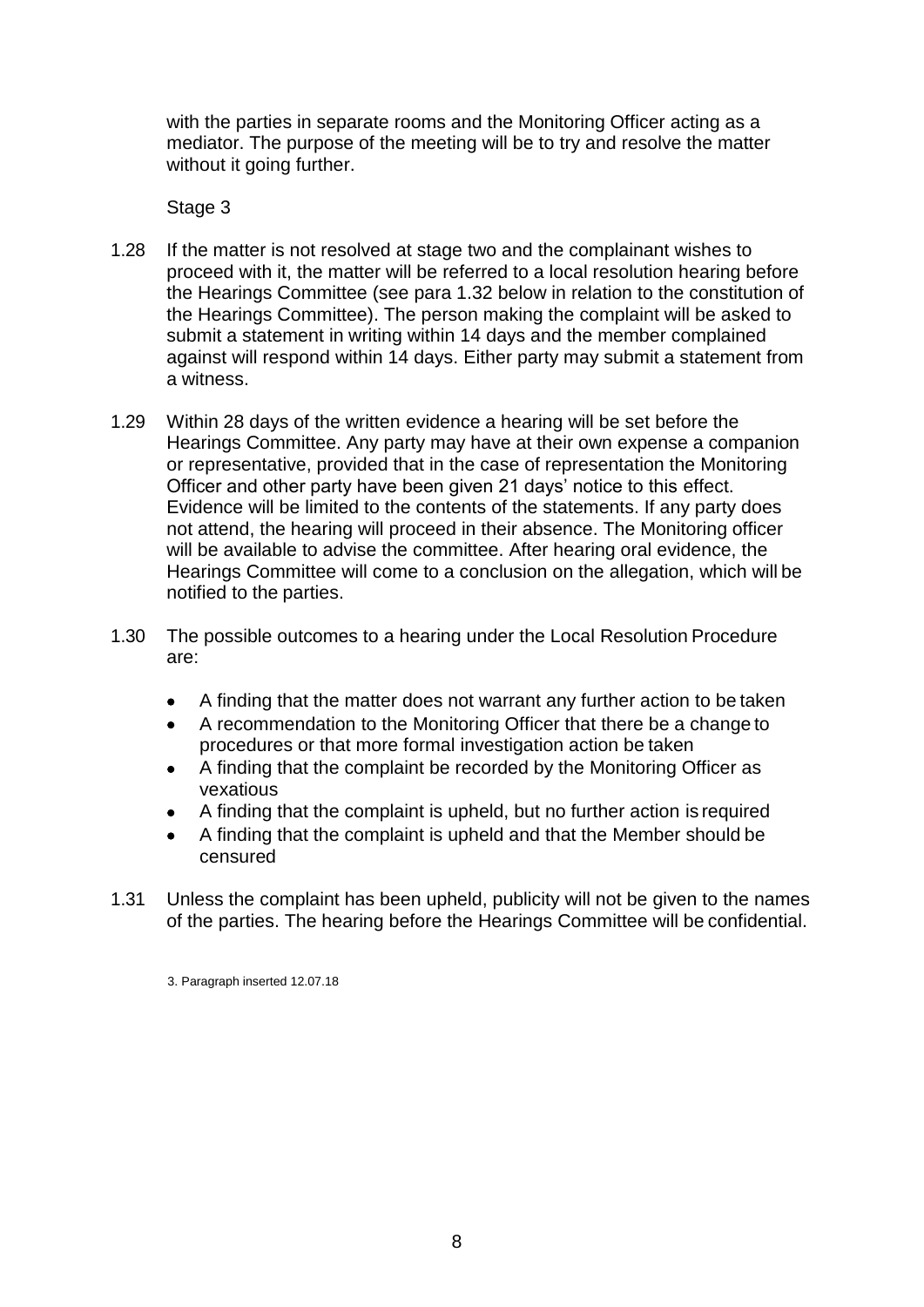# <span id="page-8-0"></span>Hearings Procedure

- 1.32 If a hearing is required, the Monitoring Officer will write to the subject Member proposing a date for the hearing. This date will normally be within six weeks of the investigation report and will be before the Hearings Committee. The Hearings Committee shall be constituted in accordance with Part B of the Authority's Standing Orders and shall have a quorum of three Members.
- 1.33 The Monitoring Officer will outline the hearing procedure, the Member's rights and ask for a written response from the Member within a set time to establish whether:
	- the Member wishes to attend the hearing
	- the Member disagrees with any of the findings of fact in the investigation report and if so which findings and the reason for disagreement
	- the Member wishes to give oral evidence, or rely on written submissions
	- witnesses will be called by the Member to give evidence (there is no power on the part of the Authority to compel attendance by a witness)
	- they wish any part of the hearing to be in private
	- they wish any part of the investigation report or other documents to be withheld from the public
- 1.34 In complex cases, if the Monitoring Officer considers that a preliminary hearing is necessary to consider the matters in 1.33, they shall convene one.
- 1.35 Any party may have at their own expense a companion or representative, provided that in the case of representation the Monitoring Officer and other party have been given 21 days' notice to this effect.
- 1.36 The parties and the Hearing Committee will be sent a full bundle of documents for the hearing at least 5 days prior to the hearing.

# **Procedure at hearing**

- 1.37 The procedure at the hearing will be in accordance with a procedure to be determined by the Monitoring Officer. It will usually adopt the following procedure
	- The Investigating Officer will present his/her report to the Hearing **Committee**
	- The Investigating Officer will be questioned on the report by any party and by the Hearings Committee
	- Evidence will be given with questions being asked by any party and by the Hearings Committee. The order will be the complainant first, then the Member the subject of the complaint and then any witnesses in such order as the Hearings Committee decides appropriate
	- The Hearings Committee will withdraw to consider their decision, with the outcome notified by the Chair. The decision will be confirmed in a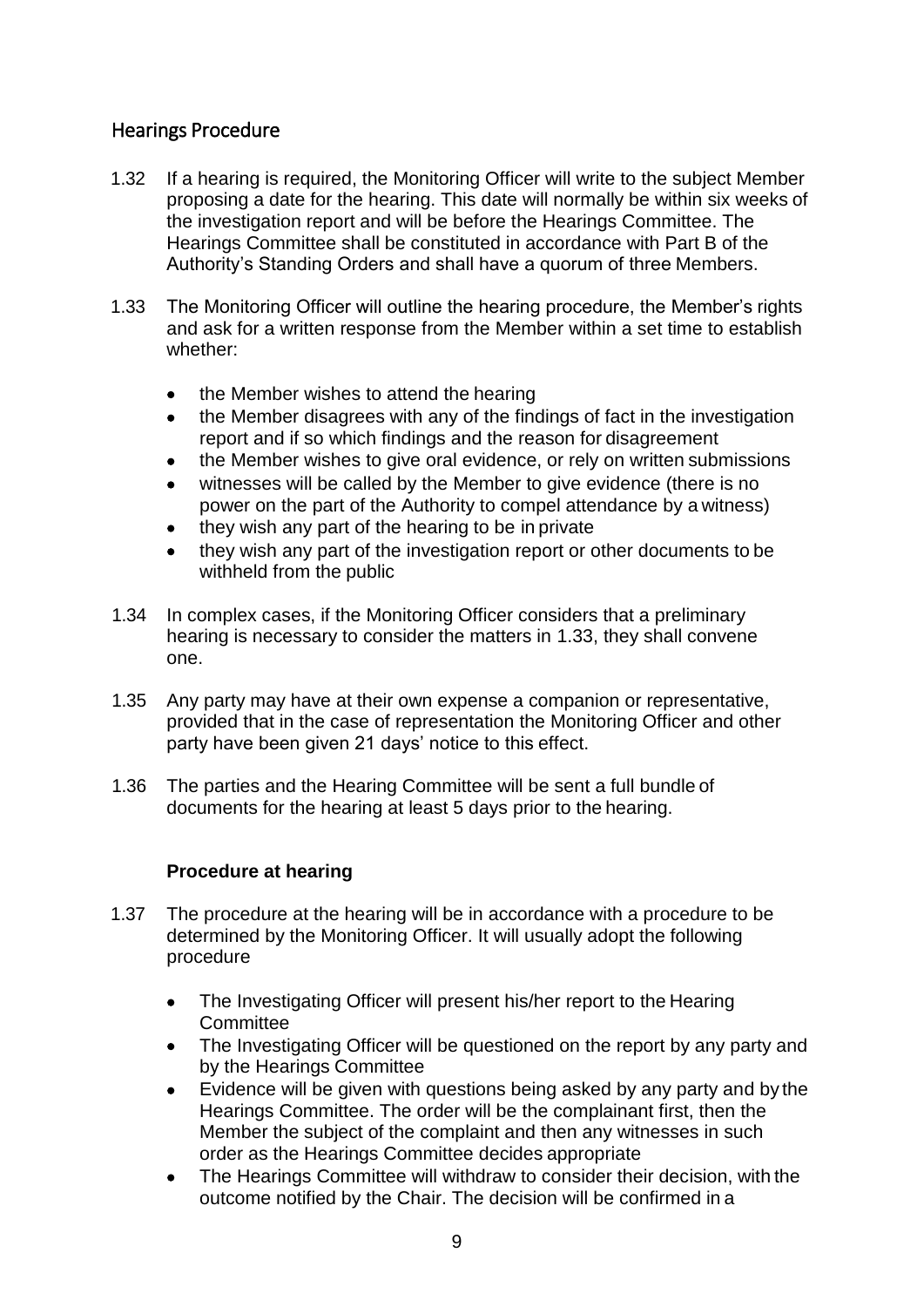Decision Notice which will be sent to the parties within 5 working days of the hearing.

- 1.38 If the Hearings Committee concludes that there has been no breach of the Code, there will be no further action. There is no appeal or review of that decision by the Authority or any other person. The Hearings Committee will give reasons for its decision.
- 1.39 If the Hearings Committee concludes that the Member the subject of the complaint has failed to comply with the Code, then the Authority has delegated it powers to make such sanction as it considers it to be appropriate and proportionate in order to promote and maintain high standards.

# **Sanctions**

- 1.40 These sanctions may include any of the following:
	- A request that the Member submit a written apology in a form specified by the Hearings Committee
	- A request that the Member undertake specified training
	- A request that the Member participates in such conciliation as may be specified
	- A requirement that the Member deals with Authority business through one specified point of contact
	- Placing such restrictions on Members access to staff which may be reasonable in the circumstances and in accordance with the Protocol on Member and Officer relations, providing that such restrictions do not prevent the Member from carrying out their duties
	- A requirement that the Member does not attend at the Authority's offices, unless attending statutory meetings
	- Reporting the Member to his/her County or District Council, Secretary of State as appropriate and reporting the matter to a full meeting of the Authority
	- Reporting the matter to a full meeting of the Authority with a recommendation that the Member has any privileges to which they are entitled removed or that they be removed from any appointment made by the Authority to any external body
	- Reporting the matter to a full meeting of the Authority with a recommendation that the Member be removed from any committee to which they are currently appointed.
	- No sanction

# **Publication of findings**

1.41 A summary of the complaint and findings will be reported to a full meeting of the Authority, for their information.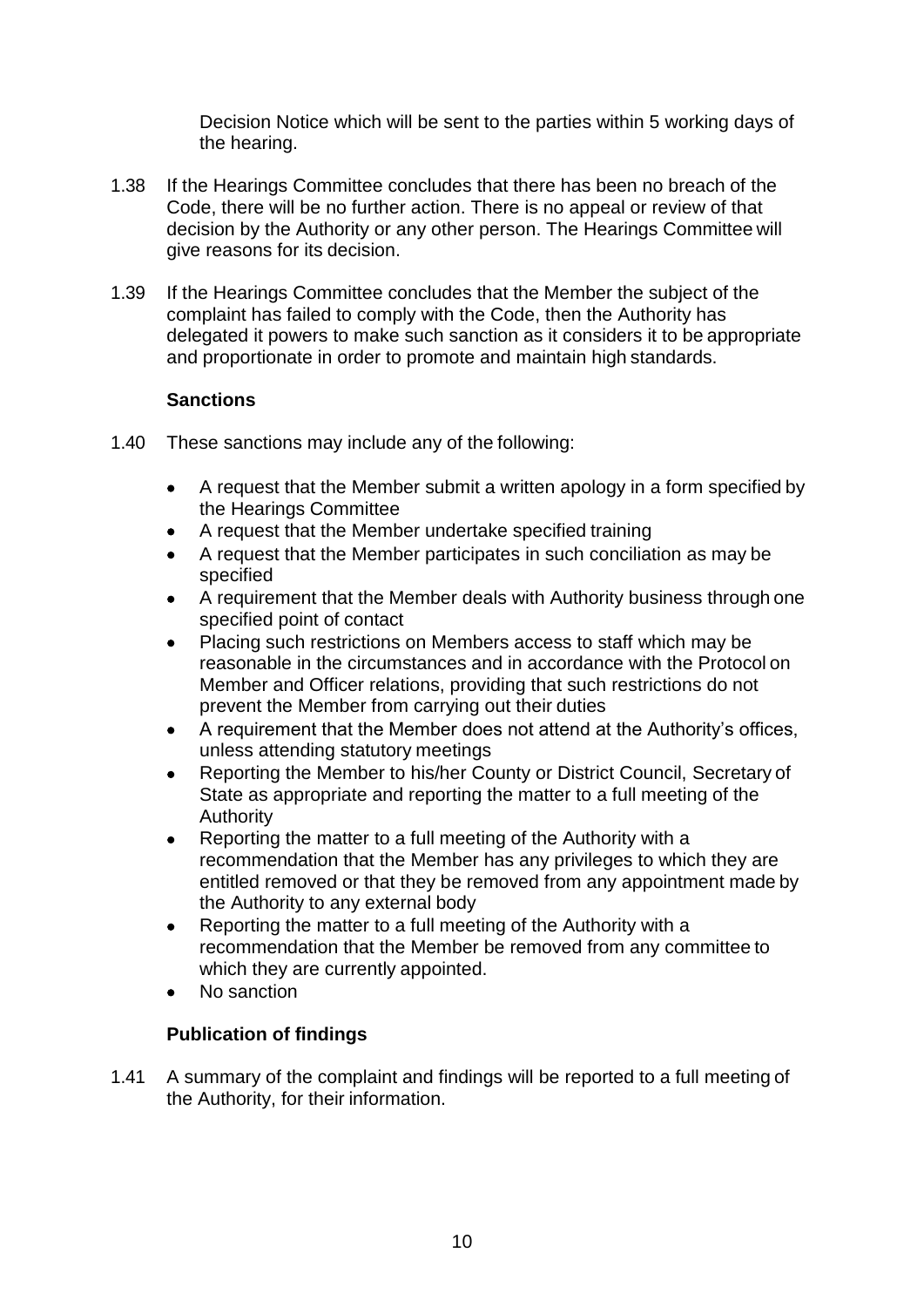

# <span id="page-10-0"></span>Members' Code of Conduct Complaint Form

To be used if you wish to make a complaint that a Member or co-opted Member of the Authority, has failed to comply with the Members' Code of Conduct.

If English is not your first language, please contact us if you require help to complete this form.

#### **Your details**

| Title:             |  |
|--------------------|--|
| <b>First Name:</b> |  |
| Last Name:         |  |
| Address:           |  |
| Daytime telephone: |  |
| Evening telephone: |  |
| Mobile telephone:  |  |
| Email address:     |  |

#### **1. Please provide us with your name and contact details**

We will only use the information you provide to us for the purposes of processing your complaint. Your information, including any personal information you provide to us (such as name and contact details) may be shared with the people referred to below, or with other relevant authorities as required, only for the purposes of processing your complaint.

All comments and complaints are treated confidentially and will not disadvantage you in any future dealings with Broads Authority. It may not always be possible to keep your details confidential, such as where your complaint is about a third party or where particular legislation applies to your complaint.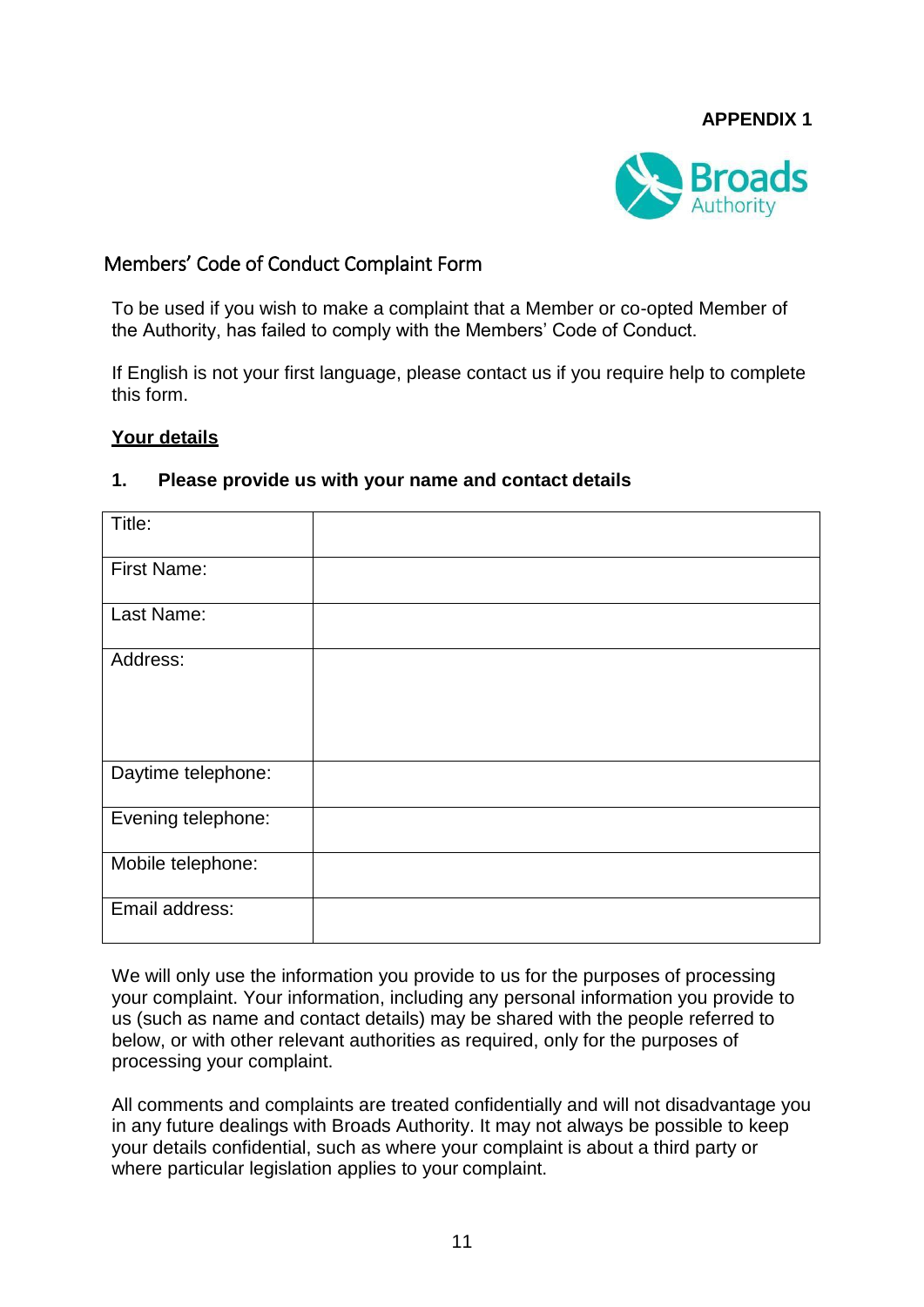We will tell the following people about this complaint:

- The Member(s) you are complaining about
- The Monitoring Officer to the Authority
- The Authority's Independent Person
- The Chair of the Authority
- The Chief Executive of the Authority

If you have serious concerns about your name and details of your complaint being released, please complete **section 6** of this form.

#### **2. Please tell us which complainant type best describes you:**

| Member of the public                        |
|---------------------------------------------|
| A Member or co-opted Member of an authority |
| <b>Member of Parliament</b>                 |
| Local authority monitoring officer          |
| Broads Authority employee or volunteer      |
| Other (please provide details)              |
|                                             |

#### **Making your complaint**

**3.** Once you have submitted your complaint, it will be considered by the Monitoring Officer of the Authority and after reasonable consultation with the Authority's Independent Person, who will assess, on the basis of your written submission and any additional relevant material, whether the alleged conduct might amount to a failure to comply with the Members' Code of Conduct.

The Monitoring Officer has the following range of options available to him/her: Formal Investigation (which will involve an investigation of the complaint), referral to the Authority's Local Resolution Procedure or no further action, for instance if it is considered that any failure to comply with the Code of Conduct is of a trivial nature.

**4.** Please provide us with the name of the Member(s) you believe have breached the Broads Authority Members' Code of Conduct and, where the Member is also a Councillor, the name of their authority.

| <b>Title</b> | <b>First Name</b> | <b>Last Name</b> | <b>Authority Name</b> |
|--------------|-------------------|------------------|-----------------------|
|              |                   |                  |                       |
|              |                   |                  |                       |
|              |                   |                  |                       |
|              |                   |                  |                       |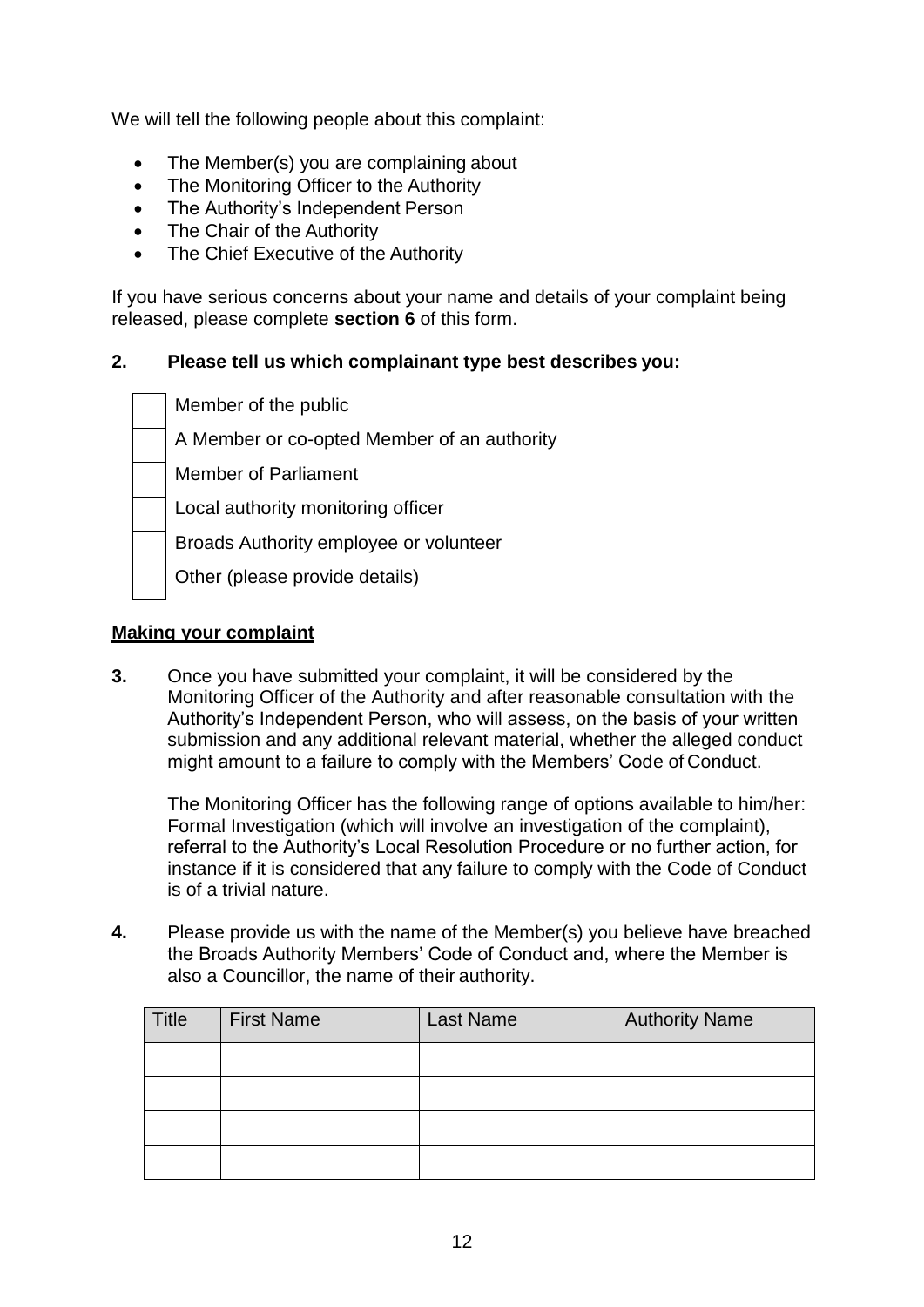**5.** Please explain in this section (or on separate sheets) what the Member has done that you believe breached the Members' Code of Conduct. If you are complaining about more than one Member you should clearly explain what each individual person has done that you believe breached the Code of Conduct.

A copy of the Authority's Members' Code of Conduct can be found on the Broads Authority website at [Constitutional documents \(broads](https://www.broads-authority.gov.uk/about-us/committees/constitutional-documents)[authority.gov.uk\)](https://www.broads-authority.gov.uk/about-us/committees/constitutional-documents)

Alternatively, a paper copy can be obtained from the Monitoring Officer to the Authority by writing to:

Monitoring Officer, Broads Authority, Yare House, 62-64 Thorpe Road, Norwich, Norfolk. NR11RY

- You should be specific, wherever possible; about exactly what you are alleging the Member said or did. For instance, instead of writing that the Member insulted you, you should state what it was they said.
- You should provide the dates of the alleged incidents wherever possible. If you cannot provide exact dates it is important to give a general timeframe.
- You should confirm whether there are any witnesses to the alleged conduct and provide their names and contact details if possible.
- You should provide any relevant background information.
- You should tick the box to confirm that the facts set out are true

**Please provide us with the details of your complaint and the outcome from this complaints process that you would like to see happen. Continue on a separate sheet if there is not enough space on this form.**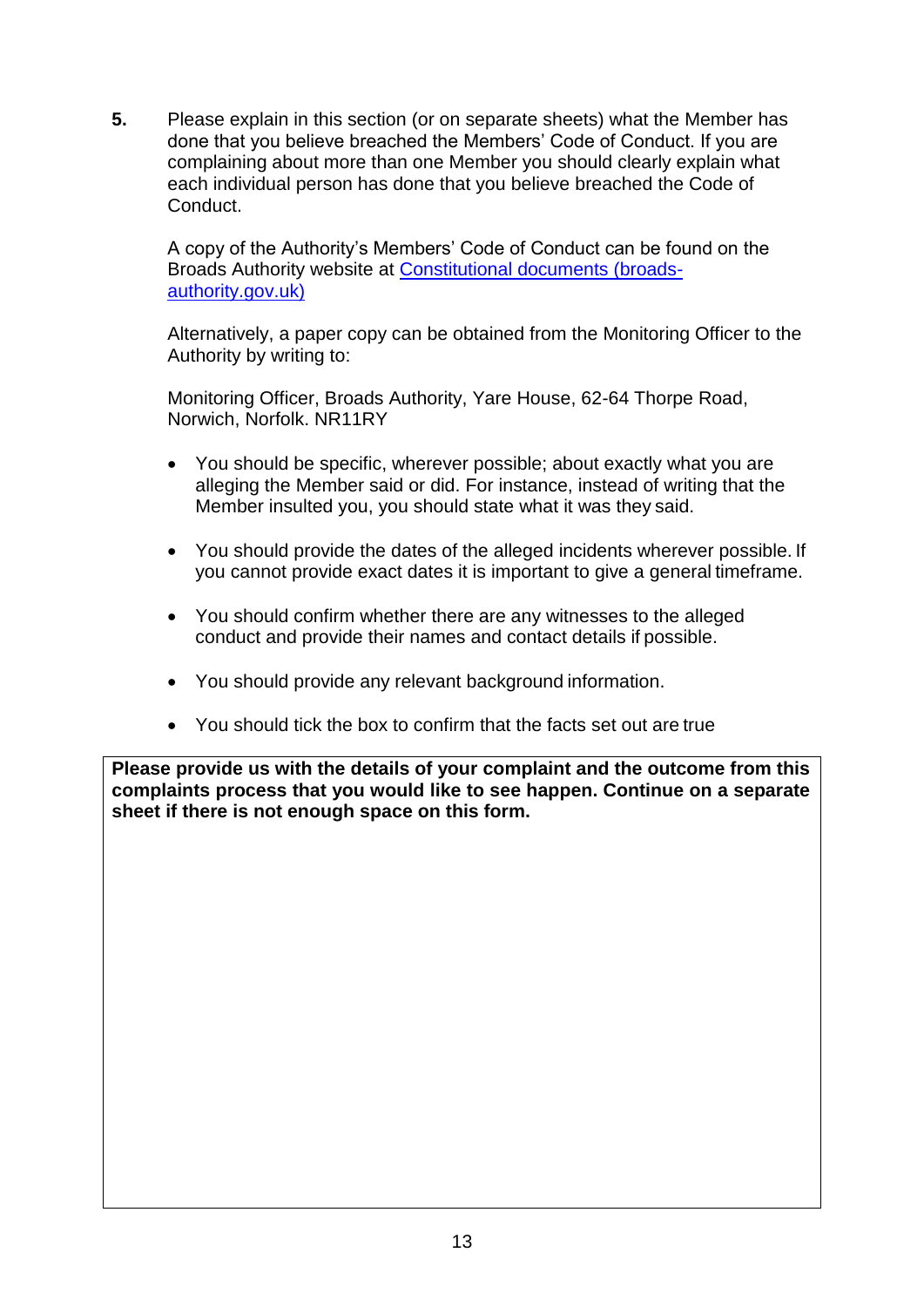| Do you wish your complaint to be dealt with under the Authority's Local Resolution |  |
|------------------------------------------------------------------------------------|--|
| Procedure?                                                                         |  |

Yes/No

If you answered No, please briefly explain your reason:

 $\Box$  I confirm by ticking this box and sending this form that the facts I have set out in my complaint are true

Date:

#### **Only complete this next section if you are requesting that your identity is kept confidential.**

**6.** In the interests of fairness and natural justice, we believe Members who are complained about have a right to know who has made the complaint. We also believe they have a right to be provided with a summary of the complaint. We are unlikely to withhold your identity or details of your complaint unless you have good reason to justify the Authority doing so.

Please note that requests for confidentiality or requests for suppression of complaint details will not automatically be granted. The Monitoring Officer to the Authority, in consultation with the Authority's Independent Person, will consider the request alongside the substance of your complaint. We will then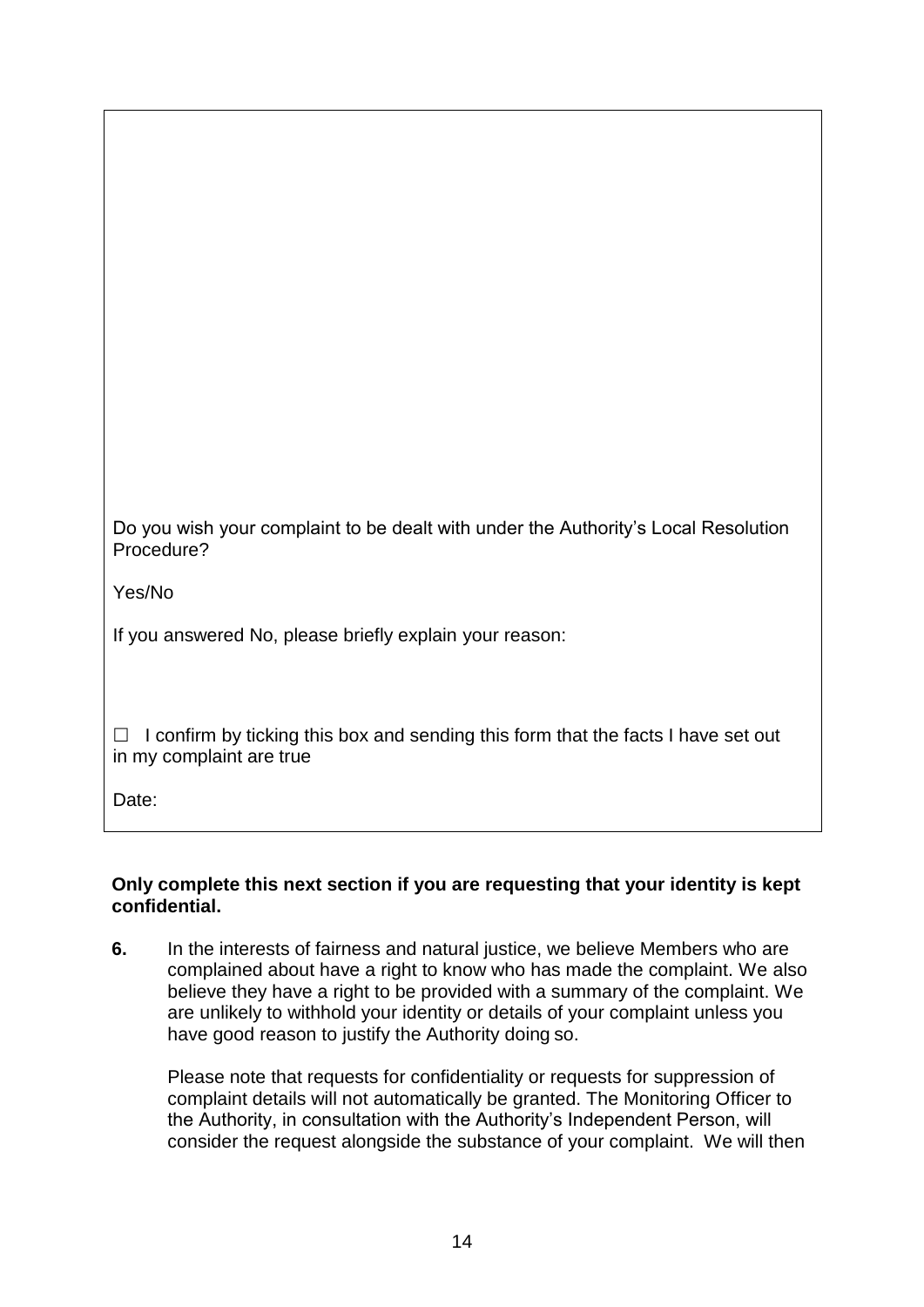contact you with the decision. If your request for confidentiality is not granted, we will usually allow you the option of withdrawing your complaint.

However, it is important to understand that in certain exceptional circumstances where the matter complained about is very serious, we can proceed with an investigation or other action and disclose your name even if you have expressly asked us not to.

**Please provide us with details of why you believe we should withhold your name and/or the details of your complaint:**

#### **Additional Help**

**7.** Complaints must be submitted in writing. This includes electronic submissions. However, in line with the requirements of equalities legislation, we can make reasonable adjustments to assist you if you have a disability that prevents you from making your complaint in writing.

If you need support in completing this form, please let us know as soon as possible.

This complaint should be submitted to the Monitoring Officer to the Authority, by sending to the following contact addresses:

By post to: Monitoring Officer, Broads Authority, Yare House, 62-64 Thorpe Road, Norwich, Norfolk. NR11RY

Or by e-mail to: [monitoring.officer@broads-authority.gov.uk](mailto:monitoring.officer@broads-authority.gov.uk)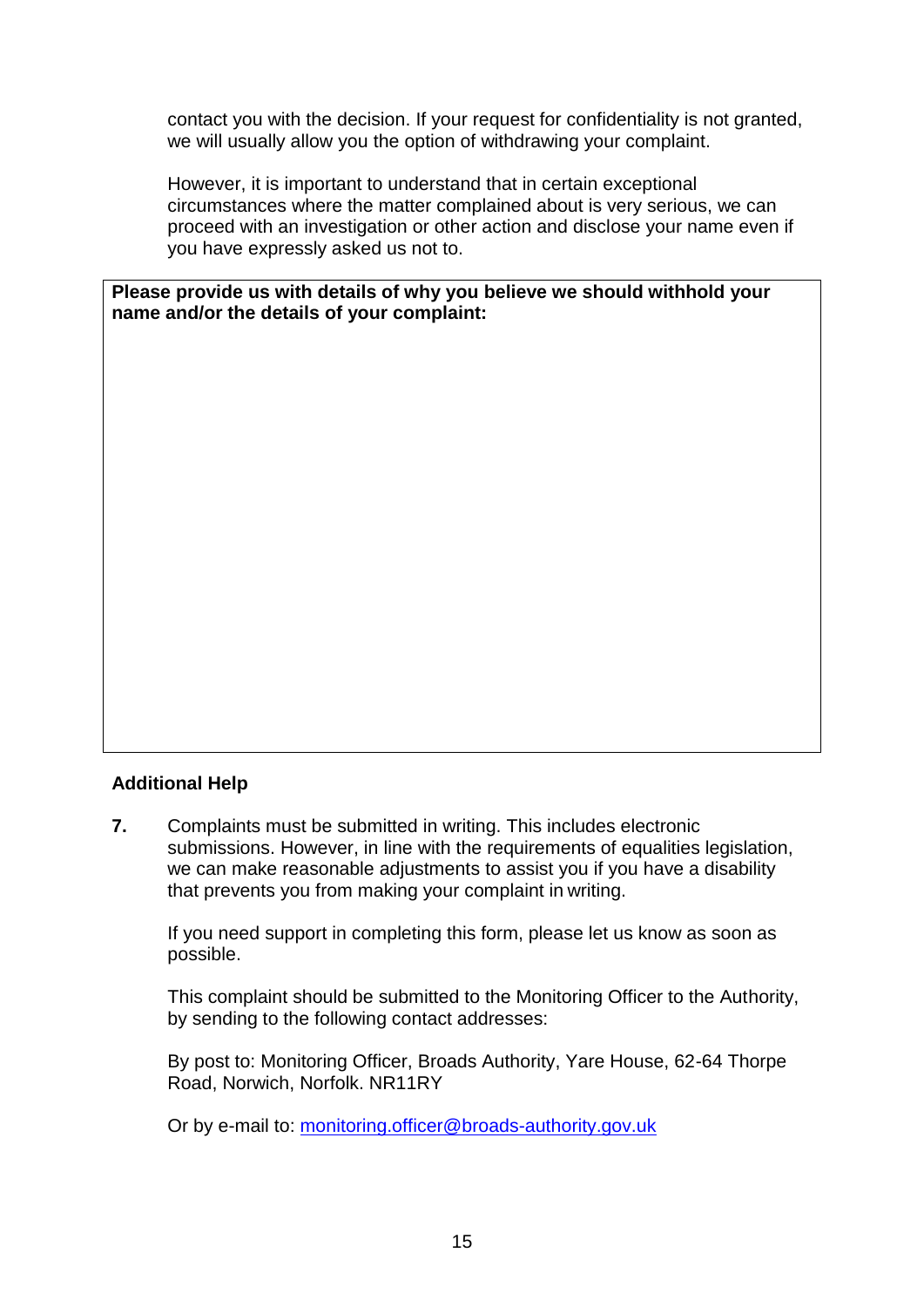#### **Privacy and Data processing** 5.

**8.** The Authority will process any personal information in line with the Data Protection Act 2018 and the EU General Data Protection Regulation.

Information you provide to us on this form will be shared with certain individuals who undertake roles within the complaints process, including the subject Member, Independent Person, Investigating Officer (who may be external to the Authority) and members of the Hearings Committee.

You also acknowledge by making your complaint that personal information which you give us may be placed in the public domain should the matter proceed to a hearing.

The basis of processing will be that of public task i.e. tasks carried out by the Authority in the public interest or power vested in the Authority.

Your information will be retained for 7 years following the outcome of your complaint or last action taken in relation to it. We will process your data in accordance with Data Protection Principles using appropriate technical and organisational measures.

Broads Authority is the Data Controller in relation to your data. It has a Data Protection Officer (DPO) who can be contacted at the postal address on this form or at [dpo@broads-authority.gov.uk](mailto:dpo@broads-authority.gov.uk). Our DPO is currently the Director of Operations.

You have the right to see any personal information that we hold about you. Such requests are called subject access requests. If you would like to make a subject access request please contact the Authority's Data Protection Officer. We will respond to such requests within one month. There is no fee to make a request.

You may ask us to rectify any personal information which is incomplete or inaccurate. You may also ask us to erase such data once processing is no longer necessary or if you object to processing or consider that we are processing it unlawfully. We will consider such requests and if we refuse, we will give reasons.

5. Section 8 added 12.0718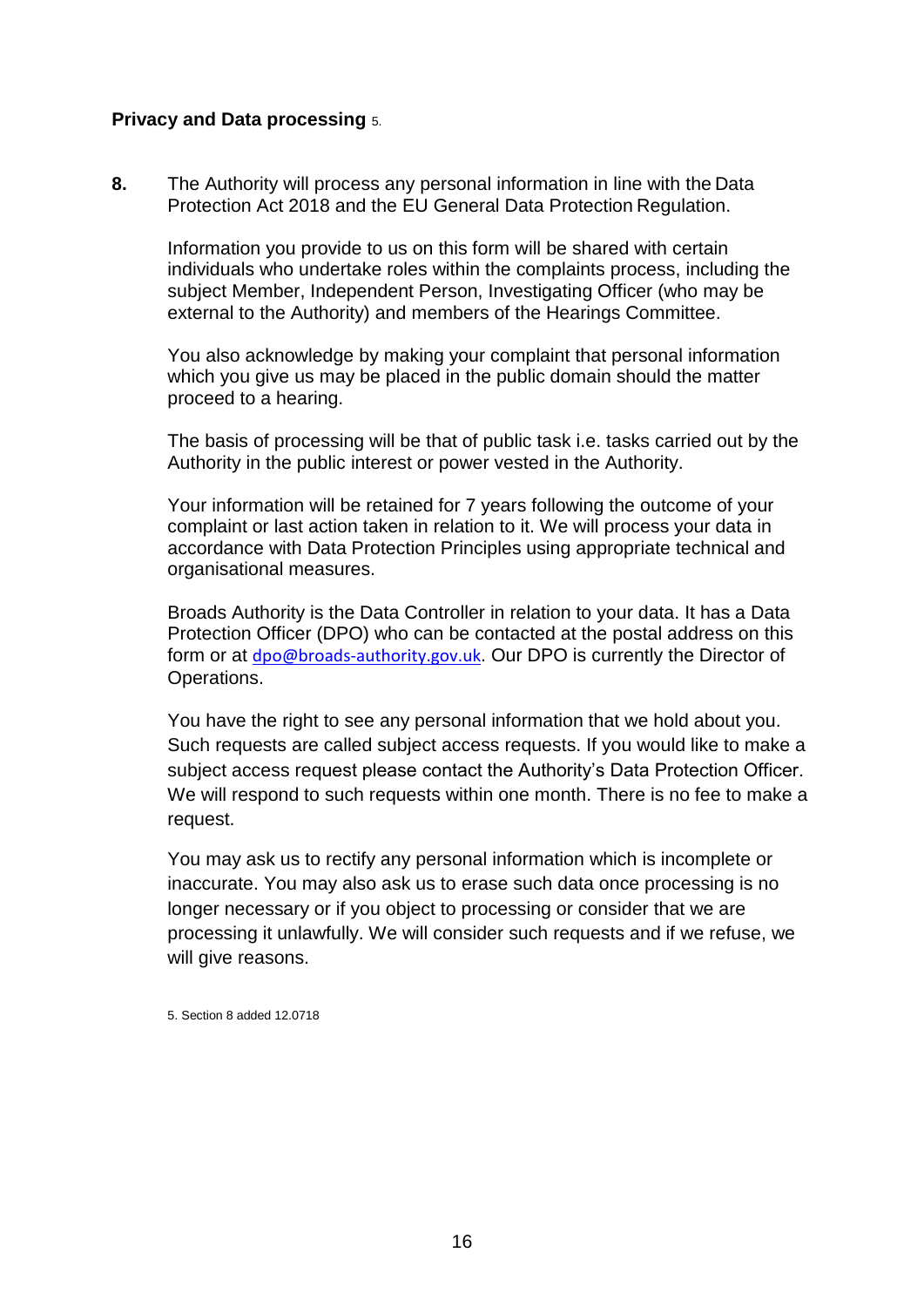#### **APPENDIX 1a**

 $\overline{\phantom{a}}$ 



#### **Private and Confidential**

# <span id="page-16-0"></span>Code of Conduct Complaint Monitoring Form

The Broads Authority is committed to the provision of equal opportunity and specifically to conducting its affairs in a manner which will not discriminate against, either directly or indirectly, any person on the grounds of: disability; gender; transgender; race; ethnic or national origin; religion or belief; age or sexual orientation.

To help us meet this commitment, it would be helpful if you would complete this form. This monitoring form will be separated from your complaint on receipt and will be used solely for the purposes of monitoring the process.

|                                      | Section 1 (please tick the boxes which apply) |                          |                        |
|--------------------------------------|-----------------------------------------------|--------------------------|------------------------|
| My age is:                           | Under 21                                      | $\overline{\phantom{0}}$ |                        |
|                                      | $21 - 30$                                     |                          |                        |
|                                      | $31 - 40$                                     | ┑                        |                        |
|                                      | 41-50                                         | $\overline{\phantom{0}}$ |                        |
|                                      | 51-60                                         | $\Box$                   |                        |
|                                      | 61-64                                         |                          |                        |
|                                      | 65 or over                                    |                          |                        |
| My gender is:                        | Female                                        |                          |                        |
|                                      | Male                                          |                          |                        |
|                                      |                                               |                          |                        |
| Section 2 (please tick one box only) |                                               |                          |                        |
| I would describe                     | White:                                        | <b>British</b>           |                        |
| myself as:                           |                                               | Irish                    |                        |
|                                      |                                               | Any other                | $\Box$ please write in |
|                                      |                                               |                          |                        |
|                                      |                                               |                          |                        |
|                                      | Mixed:                                        | <b>White and Black</b>   |                        |
|                                      |                                               | Caribbean                |                        |
|                                      |                                               | <b>White and Black</b>   |                        |
|                                      |                                               | African                  |                        |
|                                      |                                               | White and Asian          |                        |
|                                      |                                               | Any other                | please write in        |
|                                      |                                               |                          |                        |
|                                      |                                               |                          |                        |
|                                      | Asian or Asian                                | Indian                   |                        |
|                                      | British:                                      | Pakistani                |                        |
|                                      |                                               |                          |                        |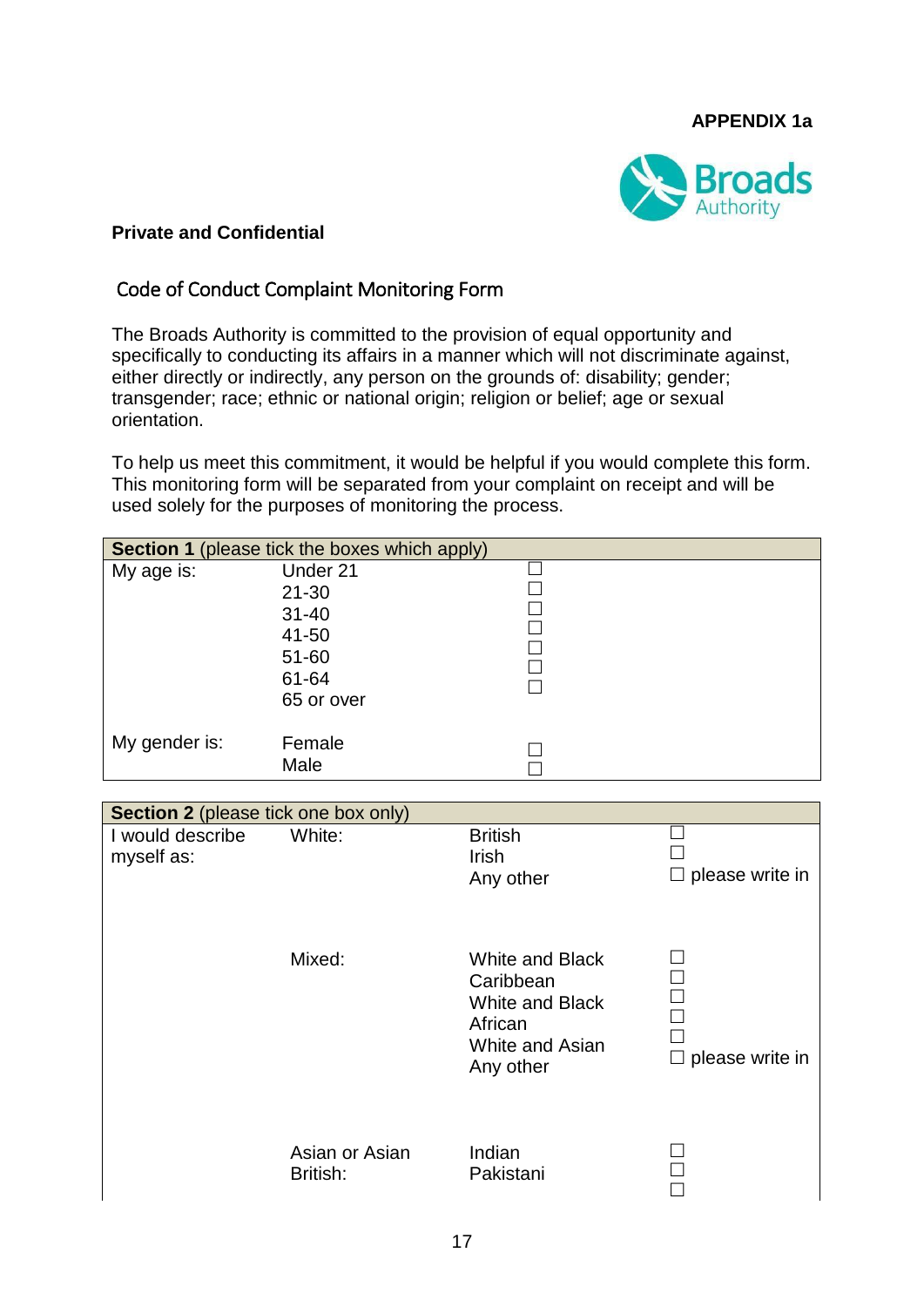|                                    |                                   |                      | Bangladeshi<br>Any other          | $\Box$ please write in |
|------------------------------------|-----------------------------------|----------------------|-----------------------------------|------------------------|
|                                    | <b>Black or Black</b><br>British: |                      | Caribbean<br>African<br>Any other | $\Box$ please write in |
|                                    | Chinese or other<br>ethnic group: | Chinese<br>Any other |                                   | $\Box$ please write in |
| <b>Section 3</b>                   |                                   |                      |                                   |                        |
| Do you consider yourself to have a |                                   |                      | Yes                               | No                     |

Thank you for your co-operation. Please return this form with your complaint.

disability\*?

\*The Equality Act 2010 defines disability as 'a physical or mental impairment which has a substantial and long-term adverse effect on a person's ability to carry out normal day-to-day activities'.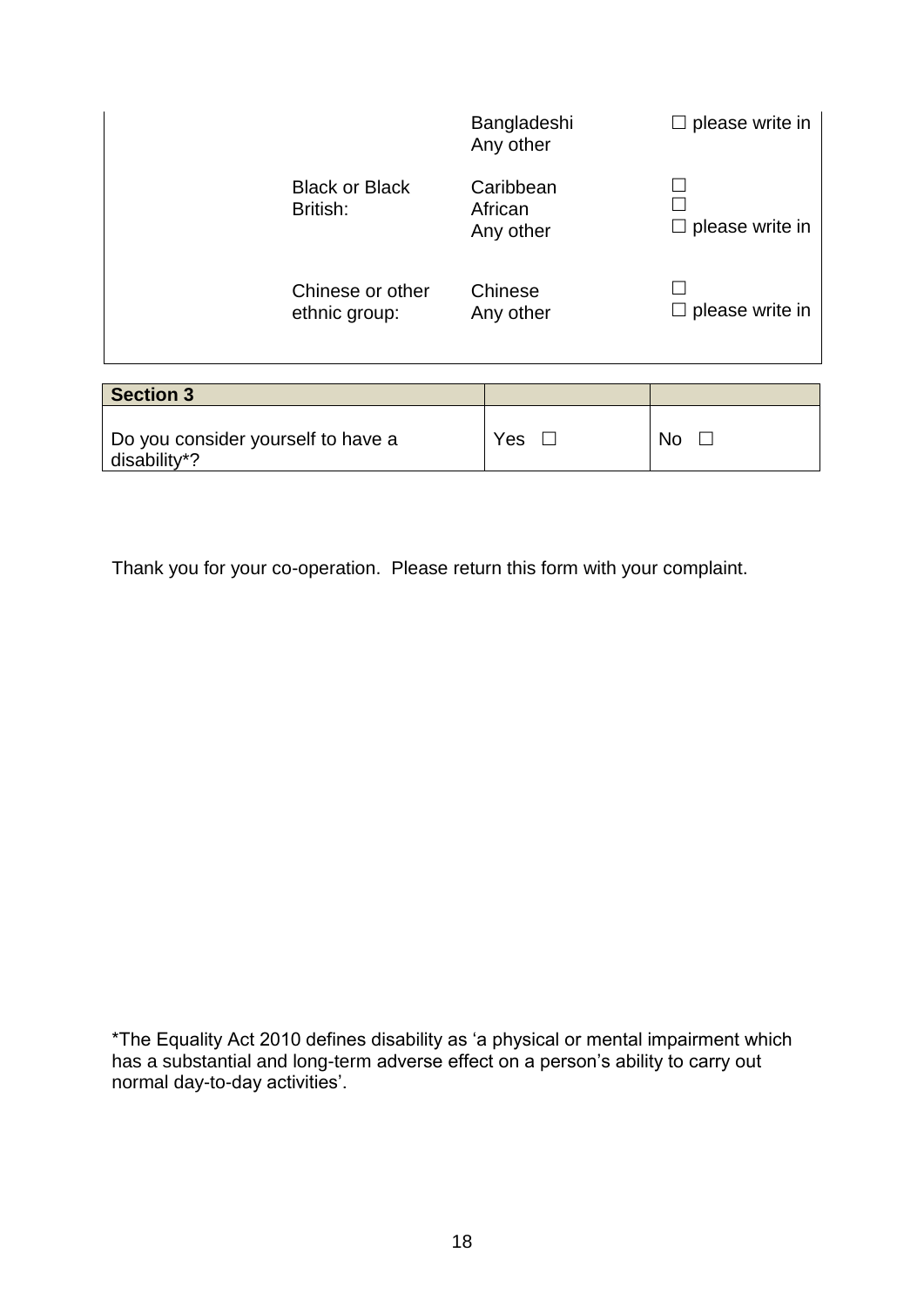# <span id="page-18-0"></span>Criteria for consideration of a complaint by Monitoring Officer

In deciding whether to accept or reject a complaint of breach of the Code, or to refer it to the Local Resolution Procedure, the Monitoring Officer has a wide discretion. He or she will take into account the following criteria, where relevant.

- Public interest factors including the seriousness of the alleged breach, whether there has been any breach of trust, the extent of any harm caused and whether there has been any discrimination.
- Proportionality by balancing the seriousness of the allegation against the resources required to investigate the allegation
- Whether there are any aggravating factors or significant mitigating factors
- Whether a prompt acknowledgment and apology has been offered
- Whether the complaint is one of a pattern by or against a Member
- Whether the complaint appears to be malicious, frivolous or vexatious
- Whether the complaint suggests that there is a wider problem as affects the Authority
- Whether training or conciliation would be the appropriate response
- Whether either the complainant or subject Member has indicated a preference for Local Dispute resolution